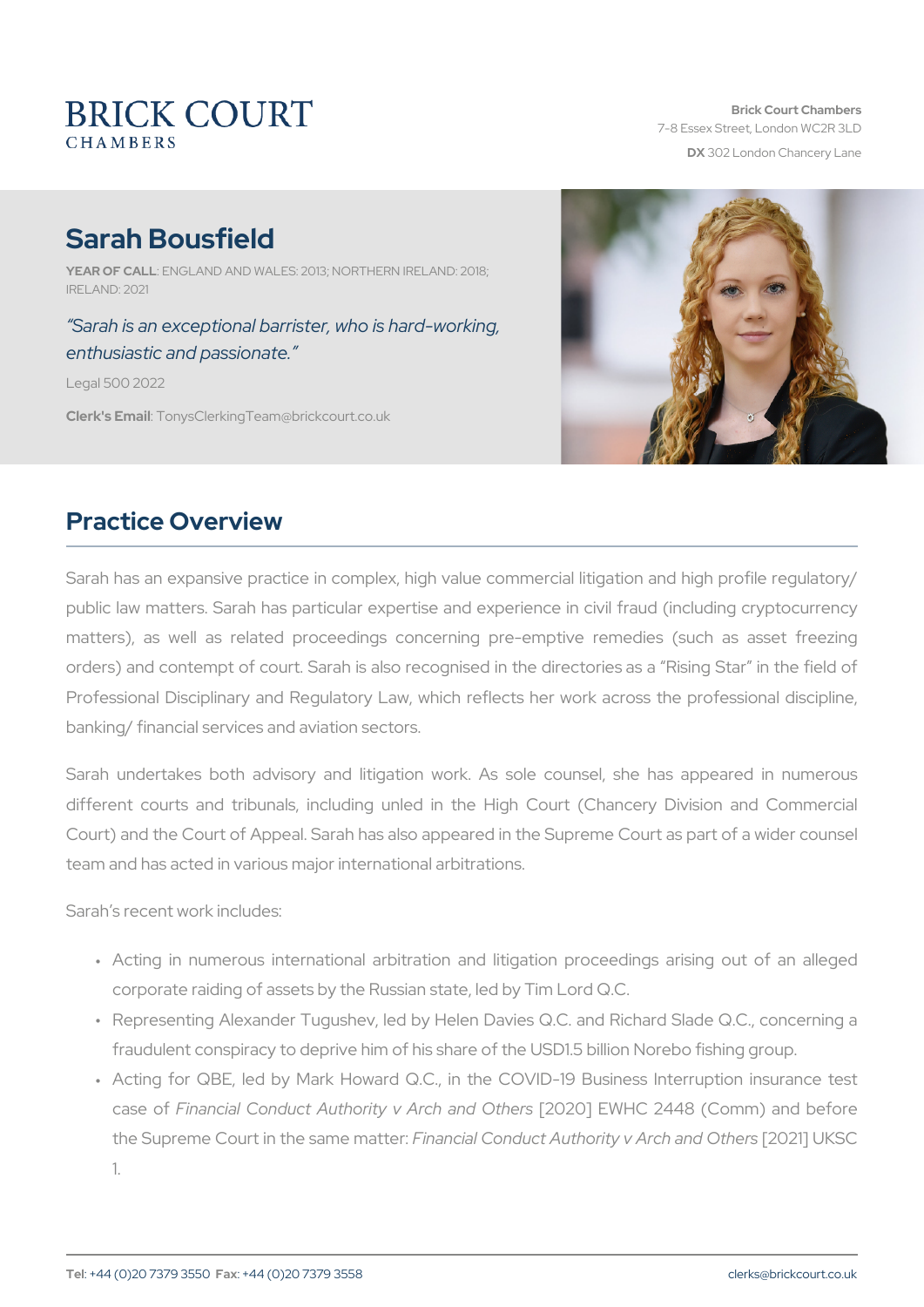# Civil fraud

Sarah has particular expertise in civil fraud work, asset tracing including asset freezing orders, evidence preservation, and pre-action for contempt of court for breach of pre-emptive orders. Sarah is also of cyber-fraud and is one of the go-to juniors in the emerging fiel extensively on various matters involving cryptoassets, including in re injunctions, Norwich Pharmacal orders and other interim relief. cryptocurrency exchanges that have been hacked as well as oth obtained with the proceeds of other illegality activities, such as cyber

Sarah s notable current and recent work in this area includes:

- " Acting in numerous international arbitration and litigation proc corporate raiding of assets by the Russian state, led by Tim Lord
- " Representing Alexander Tugushev in a case against Vitaly Orlov, who he claimed had entered into a fraudulent conspiracy to depri billion Norebo fishing group, led by Helen Davies Q.C. and Richard
- " Acting, as sole counsel, for a major international cryptocur including in respect of freezing orders, proprietary injunction other interim relief over Bitcoin, Ethereum and Dogecoin.
- " Acting for group claimants in proposed proceedings concerning Sarah Ford Q.C.
- " Acting for Lord (Jeffrey) Archer, the international renowned Britis in the Chancery Division against his former literary agent Curtis and rights of termination, as well as seeking relief by way of an a
- " Acting for the Claimant in a multi-billion pound economic torts c by James Ramsden Q.C. The claim concerns fraud, conspiracy and complex issues of jurisdiction, immunity and service out.
- " Acting for the Claimant in a seven figure claim brought pursua 1986 to set aside a transaction which defrauded a major credit reach, led by James Ramsden Q.C.
- " Appearing as sole counsel in the Court of Appeal, Sarah suc custodial sentence for breach of a freezing order in committal pr (se Sellers v Podst 2e0sth9n) y EWCA CiRo ostate and y y v Pericles Prop [2019] EWHC 469 (Ch). Sarah also won the underlying six figure proprietation and also won the underlying six figure proprietary containst and estate and estate and estate and estate and estate and estate and estate and est and letting agent for, inter alia, breach of trust, misappropr charging orders against various properties for enforcement purpos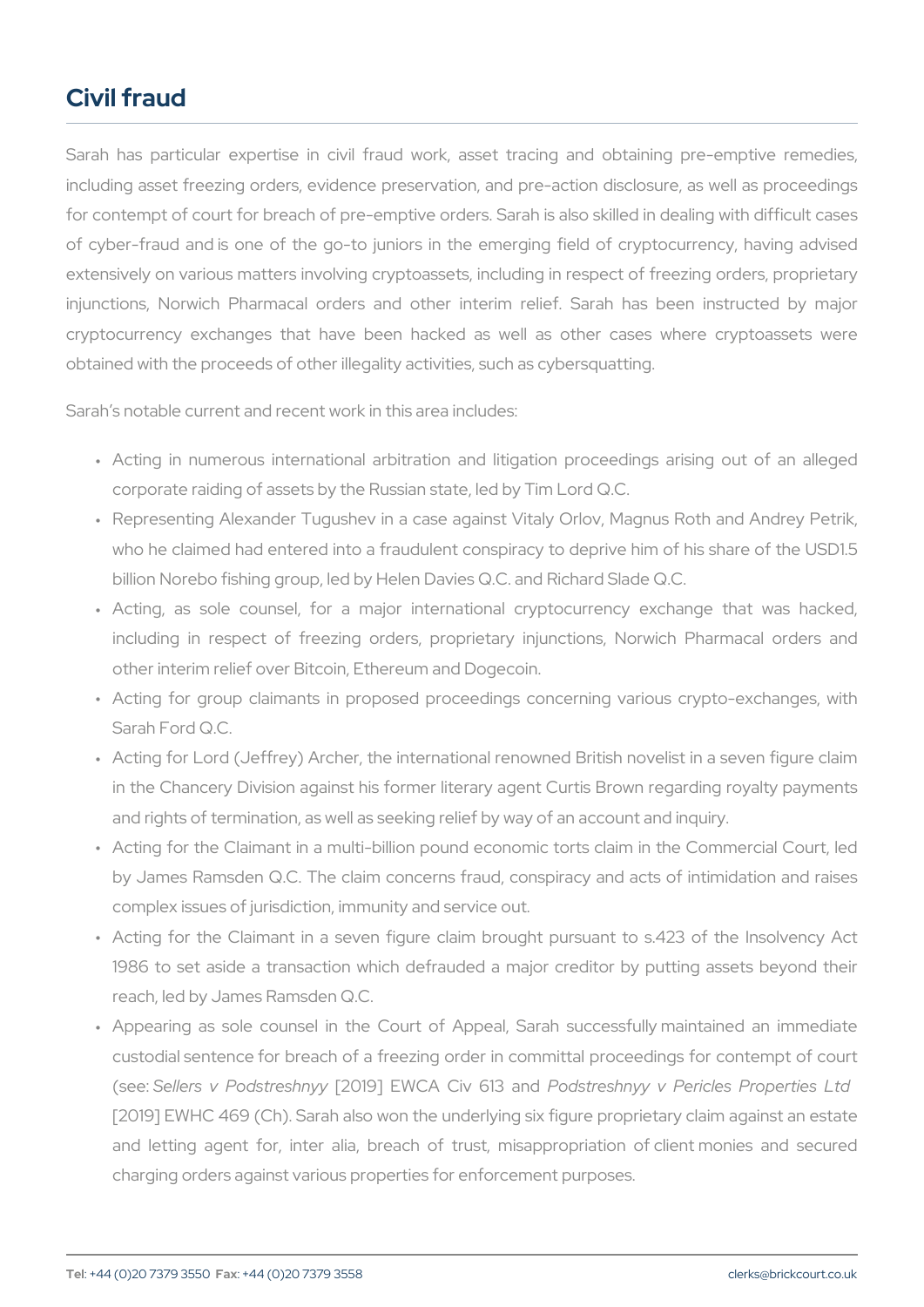- " Acting as sole counsel in a case of cyber-fraud, including issu and impersonation, Sarah successfully obtained various Norwich website domain registrar and a website which provides privacy se of website registrants on the ICANN WHOIS database.
- " Acting in a seven figure fraud dispute defending individuals acc duties / misappropriation of funds and assets, led by James Ramsd
- " Acting as sole counsel in in a six figure fraud in relation to a prop " Successfully representing a client in the High Court as sole couns
- and jurisdiction issues, and in respect of numerous freezing injune
- " Acting for the Law Society, as sole counsel, in respect of an accused of misappropriation of monies from a client account of Chancery Division to obtain documentation pursuant to s.33B of respect of committal proceedings for contempt of court.
- " Acting for the Law Society in proceedings in the Chancery Divisio a seven figure sum from a client account of a firm of solicitors, le

### Commercial

Sarah has a broad commercial practice conducting large scale, litigation of contractual, tortious and trust matters. Sarah has a dive and private clients. In particular, she is regularly instructed by le the assets and affairs of ultra-high net worth individuals. Sarah domestic and international disputes in the Commercial Court and Chan

Sarah s current and recent commercial work includes:

- " Acting for QBE, led by Mark Howard Q.C., in the COVID-19 Bu case Foifnancial Conduct Authority v [240r2c0h] a En Wol HOC th2e4r4s (Comm) and Michael Crane Q.C. in the Supreme CoFuintanin that eConduct and the horit and  $Oth@2@21$  UKSC 1. This test case brought by the FCA concerned the extent to which non-damage business interruption by the Covid-19 pandemic and was believed to affect around 370,0
- " Acting for a technology company in a commercial agency dispute,
- " Acting as sole counsel, for a start-up company specialising in figure breach of contract / debt claim in the Circuit Commercial Co
- " Acting, as sole counsel, for a Swiss financial adviser in a six f for breach of contract/ payment of a debt for failure to pay proposed buyout in the Circuit Commercial Court.
- " Acting for and advising various start-up entities in respect of a v contract claims, shareholder disputes and regulatory approval (sud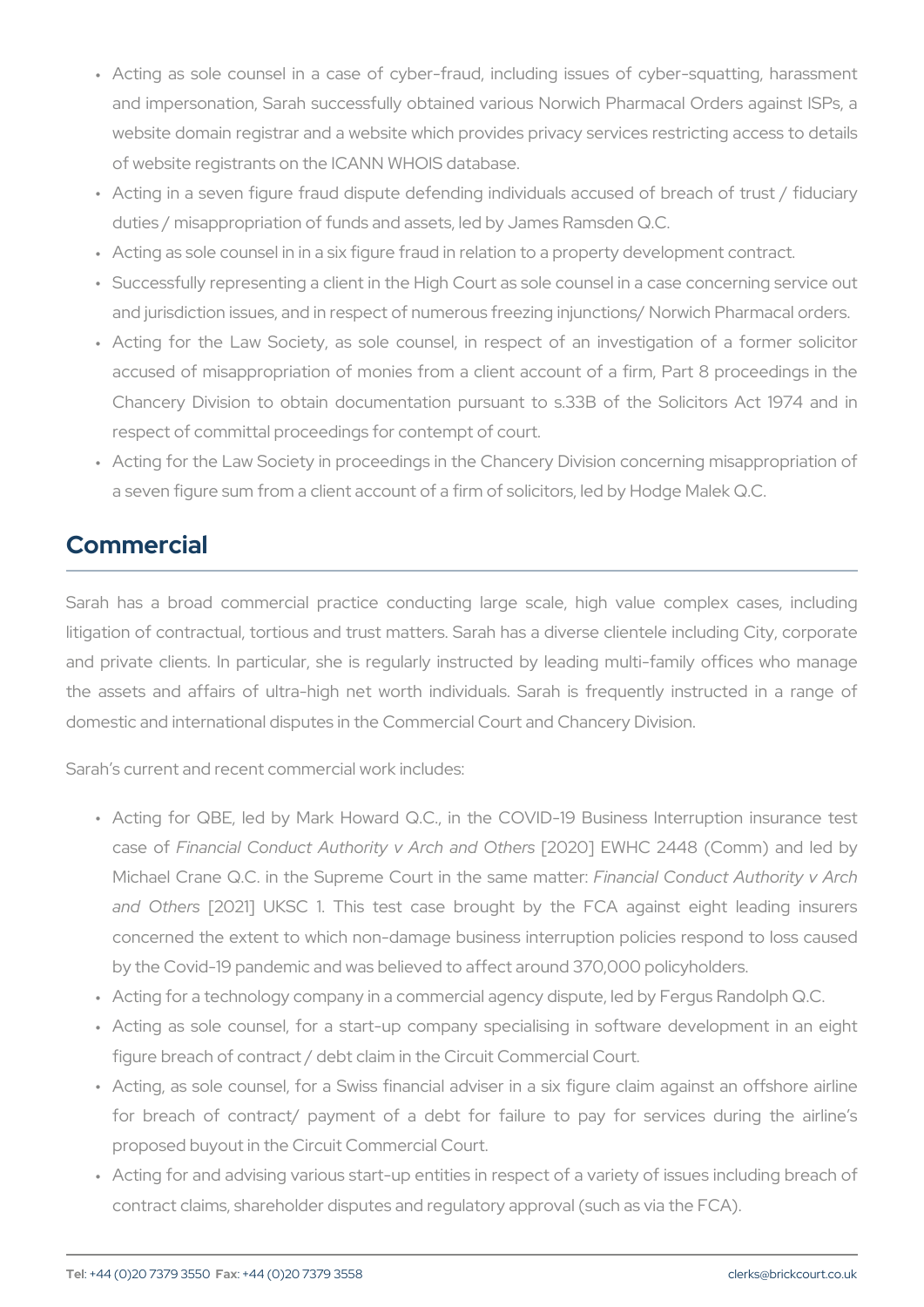- " Acting on behalf of a family of ultra-high net worth individuals, the family, in a multi-billion dollar dispute concerning issues offshore structures in the context of multi-jurisdictional comp proceedings, led by James Ramsden Q.C.
- " Acting as sole counsel on behalf of a Central London Estate residential properties in various claims for breach of contract / un
- " Advising, as sole counsel, in a six figure dispute with issues of c applicable law.
- " Advising on potential defamation claims arising out of publicati Nation Security Council Sanctions.
- " Acting for a subcontractor in an eight figure termination and de plant in Wrexham in a three week FTESS Eminatgion AU.GI.y & OBIe9ster Ge Ltd and  $a \eta$ [2t[h]  $20$ ] EWHC 223 (TCC).
- " Successfully representing, as sole oWolyusmespeol,wehneLichhaitendan(tt/ian Wyse v PP Co [20d 6] EWHC 3565 (TCC) who was seeking restitution pursuant to a construction contract for renovation of a property in

Sarah is also a regular contributor to LexisPSL Dispute Resolution a by a COMBAR members, advising the Ministry of Justice on th Arbitrati**Chick here to view** 

#### Banking and finance

Sarah regularly undertakes a wide range of banking and financial ser barristers who have been advising the Ministry of Justicet, henimoprajouth o [Brexit on the UK s Financi](http://www.combar.com/news/combar-brexit-papers/)al SSee a whices a hedcustary regular Journmabuotor [International Banking an](/images/uploads/documents/Bad_banks_and_the_No_Creditor_Worse_Off_compensation_scheme.pdf)d Fainan cabelo Law vises firms on compliance, in money laundering issues.

Sarah has recently:

- " advised a financial services company in relation to delisting fror by Charles Hollander Q.C.
- " acted, as sole counsel, against numerous high street banks in re products.
- " advised the FCA, as sole counsel, on authorisations of numer platforms regulated by the Financial Services and Markets Act 2 2001
- " advised, as sole counsel, a major bank on the merits of pursuing with ISA regulations, including against another bank.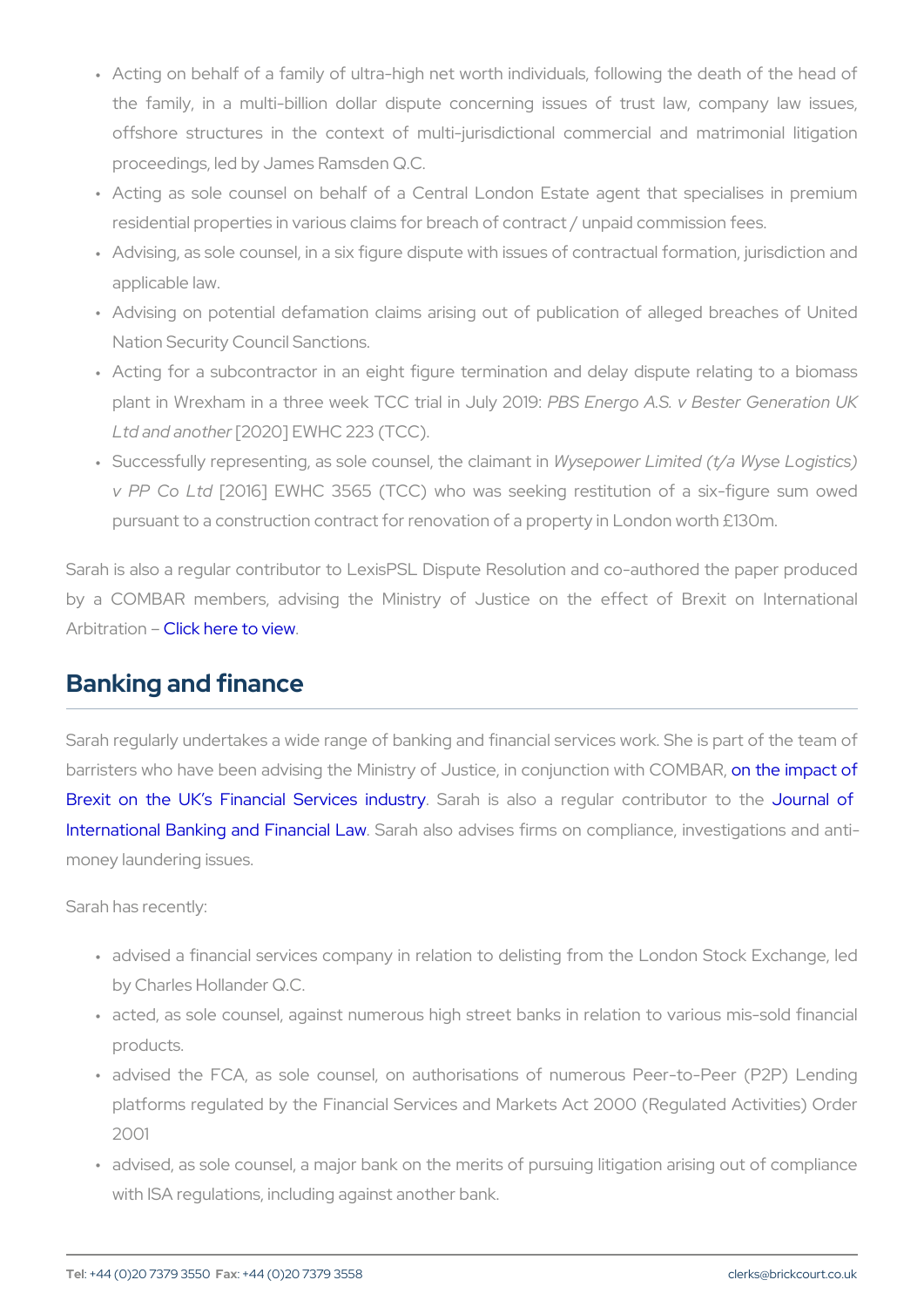- " advised the FCA, as sole counsel, on issues arising out of investment fund ( AIF ), or the operation of a collective investment
- " advised FOS on the application of their statutory powers, includin
- " advisory work for a major international bank, which included regulatory and disciplinary proceeding, including issues arising fi CASS accounts and compliance with ISA regulations.
- " advised on the issue of Separate Legal Personality and Customers of a Bank to claim for breach of COB/COBS rules.
- " acted as an independent s.166 skilled person approved by the FC concerning the mis-selling of Interest Rate Hedging Products ( RBS and HSBC.

# Arbitration

Sarah is regularly instructed to appear as counsel in major inte LCIA/ICC/UNCITRAL rules and ad hoc.

Examples of Sarah s recent work includes:

- " Acting for a major African energy company in UNCITRAL arbitr pound dispute concerning energy tariffs, project financing, re issues, led by Anneliese Day Q.C.
- " Acting for a leading aerospace, arms, defense and technology concerning globally renowned defence products and services, in a
- " Acting for a state-owned Petroleum company in an ICC arbitratio Caribbean in a dispute worth in excess of US\$250 million, led by K

## Public Law

Sarah is experienced in acting in a wide range of public law work, in immigration, human rights and civil liberties issues. In her first yea Treasury appointed Baby Barrister panel.

Sarah s notable work includes:

" Advising the Conservative and Unionist party and several o electoral law issues in the run up to the 2019 General Electi harassment of political candidates, particularly by users pseudonyms, proxies, and/or anonymous accounts.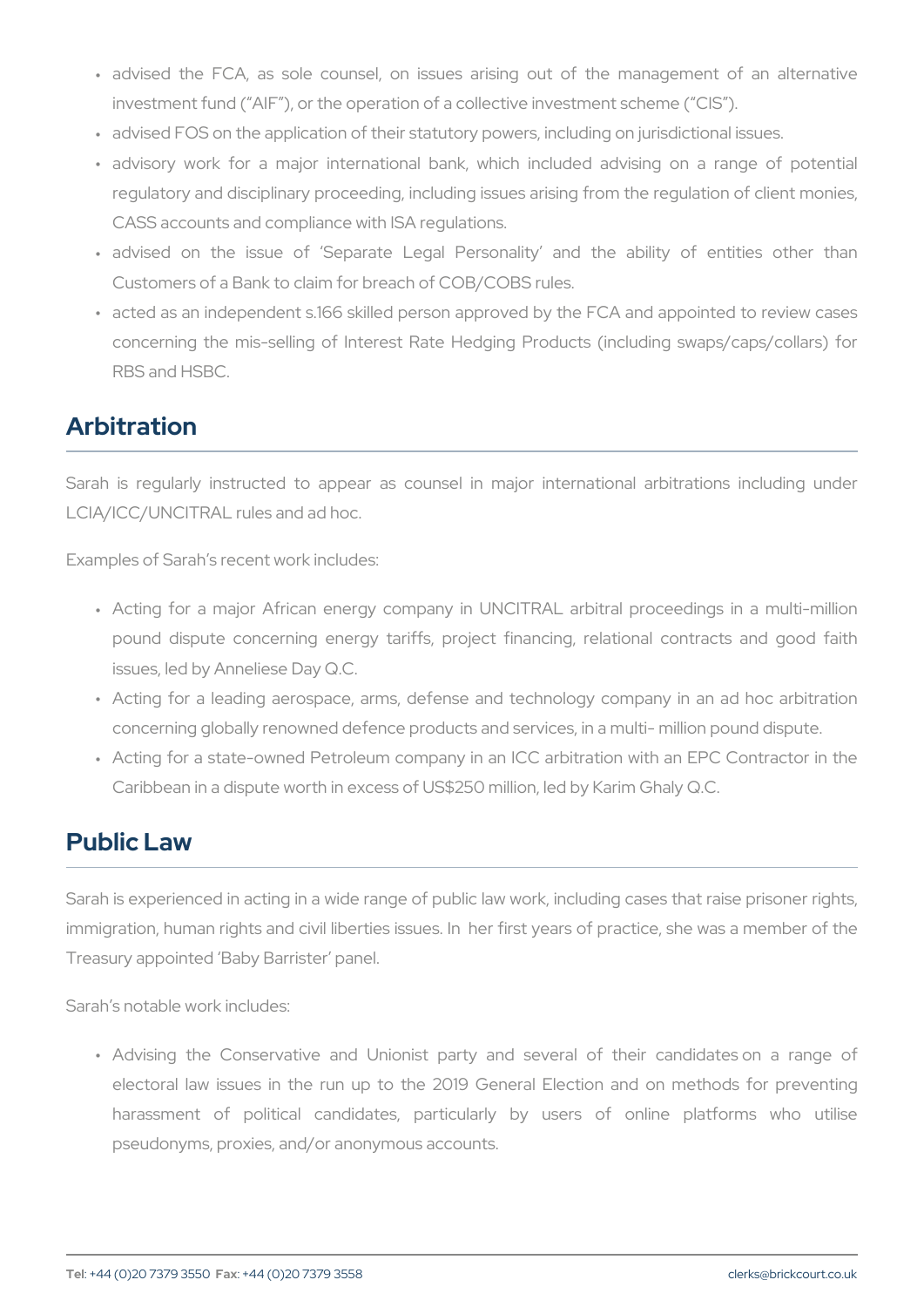- " Acting for Zurich Insurance, a Core Participant of the Inv Reparations for Victims and Survivors of Abuse as part of the Sexual Abuse (IICSA) chaired by Professor Alexis Jay OBE, led by
- " Advising the Civil Aviation Authority on, amongst other thing arising out of airspace changes, post implementation review application of working time regulations to the civil aviation sec regulations.
- " Advising a major airport on a judicial review claim concern exercises.
- " Acting for numerous female prisoners in their successful claim searching policies and practices in prison.
- " Acting for the Foreign and Commonwealth Office in respect nationals who allege that they were seriously mistreated in deten British colony during the Mau Mau uprising by British employees a

### Regulatory and disciplinary

As noted above, Legal 500 identifies Sarah as one of four Rising Disciplinary and Regulatory Law.

Sarah is experienced in acting in a wide range of regulatory cases. S disciplinary proceedings and has dealt with allegations of miscond monies, dishonesty and other breaches of professional codes of condu

Sarah has an established practice acting as a junior counsel for numerous Aviation Authority and the Financial Conduct Authority; for furthe please see the sections on her profile about Aviation and Banking and

The Law Society also regularly engages Sarah on a range of matte High Court and general advisory work. Examples of notable current an

- " Acting for the Law Societ \$ R pA tvh & htealisk and f EWHC 3062 (Admin), led Ramsden Q.C. Therein, Lord Justice Davis and Mr Justice Edis against a finding of no case to answer by the Solicitors allegations made against Nabeel Sheikh, former senior partner a firm Neumans LLP.
- " Advising the QCA, the body responsible for Queen s Counsel a potential judicial review/ proceedings for breach of contract Queen s Counsel Complaints Commission.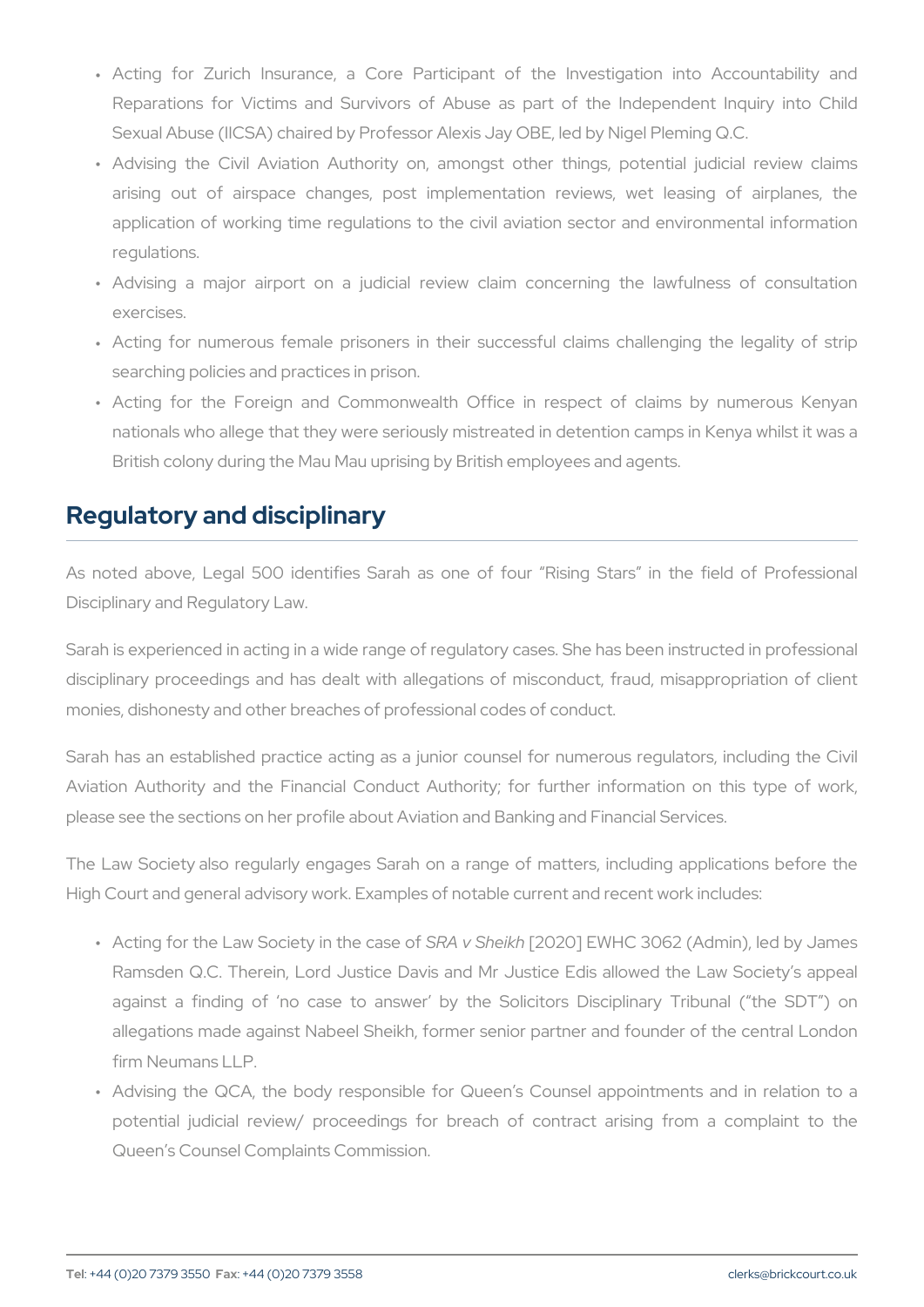- " Acting, as sole counsel, for the Law Society in disciplinary pro employees of a closed law firm that was found to have defrauded of £20m.
- " Acting for the Law Society, as sole counsel, to resist a judicia relief pursuant to s.1028 of the Companies Act 2006 which we attempt to restore his law firm s authorisation to practice wh relevant corporate entity being struck off the Companies House Re
- " Acting for the Law Society, as sole counsel, in respect of an inv professional misconduct arising from a complaint that the so payment which had been intended as compensation payable to he to obtain relevant documentation pursuant to s.33B of the Solicito
- " Acting for the Law Society, as sole counsel, in various judicial recently to resist a judicial review claim arising out of a d Tribunal to strike off of a solicitor for falsely completing and sign
- " Acting, as sole counsel, for the Law Society numerous committal with s.44B notices ordering production of information and documer
- " Acting for the Law N **Sea conies in** The La [M 20 Sto 7 c] in Et [W H C 2004 (Ch) in su resisting all challenges to the decision to intervene into the law firm
- " Advising on a seven-figure claim for misappropriation of monies solicitors, led by Hodge Malek Q.C.

#### Aviation

Sarah has substantial experience of issues affecting the aviation sed airports as well as being a counsel of choice for the Civil Avi knowledge of airspace regulation including a technical understanding and their interaction with noise preferential routes (NPRS), as we airspace change processes (ACPs).

Sarah s most notable and recent work includes:

- " Acting, with Andrew Tabachnik Q.C., in connection with a judic wet leasing of aircraft.
- " Advising, as sole counsel, on the application of the Civil Aviation to airline crew members, including their extra territorial effect, breaks.
- " Advising the CAA in respect of airspace changes, trials of Advising, as sole counsel, a major UK airport on the lawfulness of
- " Advising the Civil Aviation Authority with Fenella Morris Q.C. on t changes to Departure Routes at Gatwick Airport.